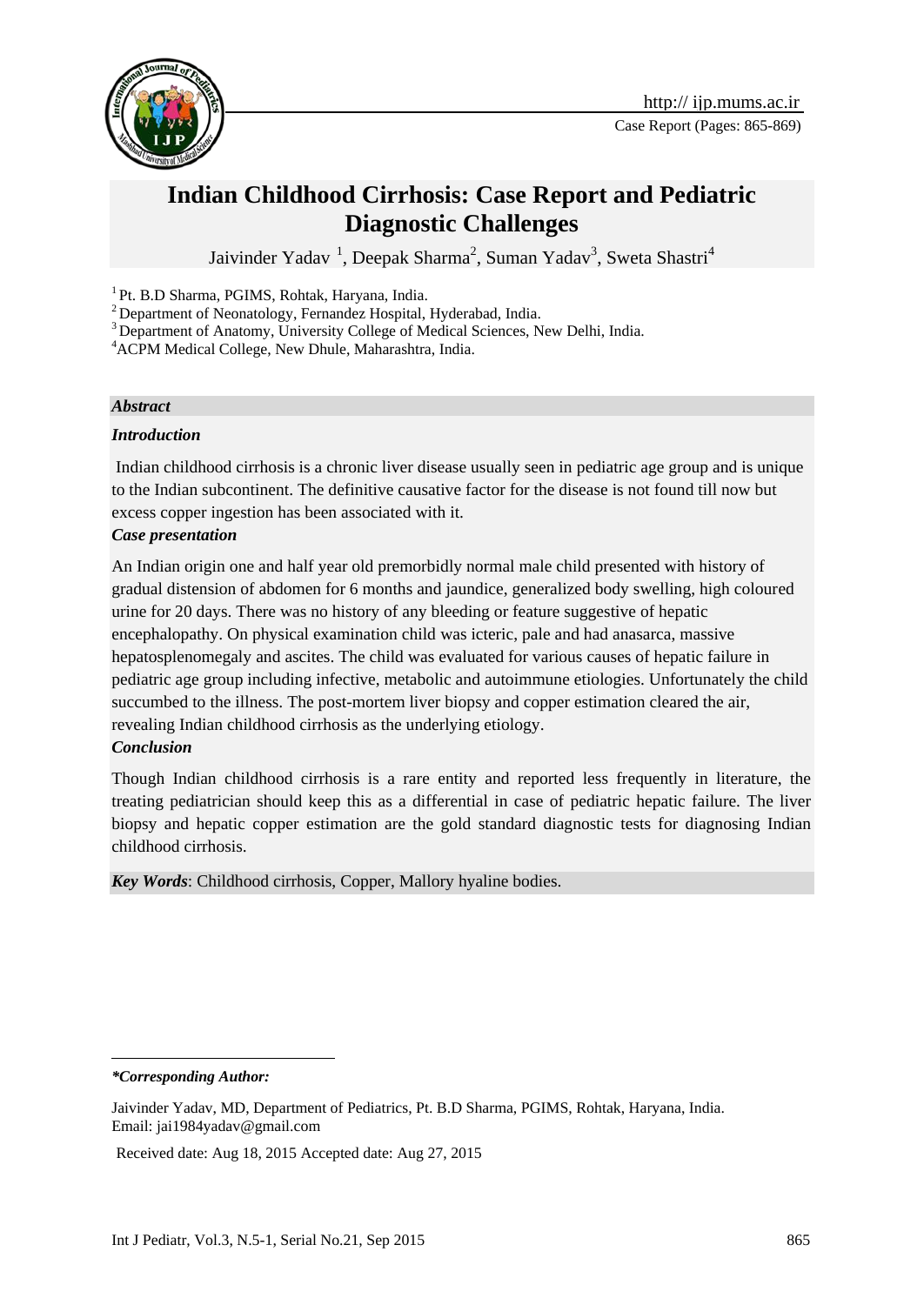# **Introduction**

Indian childhood cirrhosis (ICC) was prevalent in most parts of India in 1980s, but had quickly disappeared over the last three decades (1, 2). The disease has been considered unique due to geographic localization of this non- Wilsonian copper overload hepatic disorder and characteristic pathologic changes seen during different phase of illness (3, 4). We hereby report a case of one and half year old male child who presented with features of chronic liver failure and the etiology turned out Indian childhood cirrhosis on histopathological examination. The novelty of case report is so early presentation of the children with ICC which was confirmed with biopsy and hepatic copper estimation.

# **Case presentation**

An Indian origin one and half year old premorbidly normal male child presented with history of gradual distension of abdomen for 6 months and jaundice, generalized body swelling, high coloured urine for 20 days. There was no history of any bleeding from any site or feature suggestive of hepatic encephalopathy. The child had predominant vegetarian diet and there was no history of copper utensil use or family history of liver disease in the family.

Child consumed around 800 kilocalories and 21 grams protein from daily dietry intake in premorbid state which was inadequate. On physical examination child was icteric, pale and had anasarca, massive hepatosplenomegaly and ascites. Other systemic examination was within normal limits. Liver function were deranged (total bilirubin 20.7 mg/dl, conjugated 17.3 mg/dl, unconjugated 3.4 mg/dl), total protein 6.1 gm/dl, albumin 2.5 gm/dl, SGOT 591 IU, SGPT 345 IU, alkaline phosphate 211 IU, PT 31.8 control 11.6, INR 2.87. Table 1 shows various

investigation of the patient with reference values. USG abdomen was suggestive of chronic liver disease.

USG showed enlarged liver span (12.5 cm) with coarse echo texture and splenomegaly (10.7) cm with gross ascites. Child was worked up for various etiologies of chronic liver disease. Viral markers were normal and workup for Wilson's disease (serum ceruloplasmin normal but 24 hour urinary copper was elevated 182 mcgm/day, slit lamp examination or KF ring) was normal. Markers for autoimmune hepatitis (anti LKM 1 antibody and anti-smooth muscle antibody), tyrosinemia (alpha-feto protein) and inborn error of metabolism (urine reducing substance, serum lactate, urinary ketones, blood sugar) were within normal limits. Liver biopsy was deferred initially because of coagulopathy.

Child was started on supportive management for chronic liver disease. But patient deteriorated on day 3 of admission in form increasing abdominal distension, respiratory distress, shock, seizures and respiratory failure requiring mechanical ventilation. Shock further worsened and child succumbed due to multi organ failure.

Post mortem liver biopsy was taken. Histopathological examination was suggestive of Indian childhood cirrhosis in form of multiacinar hepatocyte necrosis with marked ballooning degeneration, Mallory-Hyaline bodies with inflammatory cells and scattered neutrophilic cells.

Cellular necrosis was seen with reticulum collapse, condensation and collagenization that went around small groups or single hepatocytes resulting in "creeping fibrosis". Post mortem dry copper estimation of liver showed very high copper content of 1598 microgram per gram dry tissue weight of liver tissue (normal range is 15-55 microgram/gram of tissue).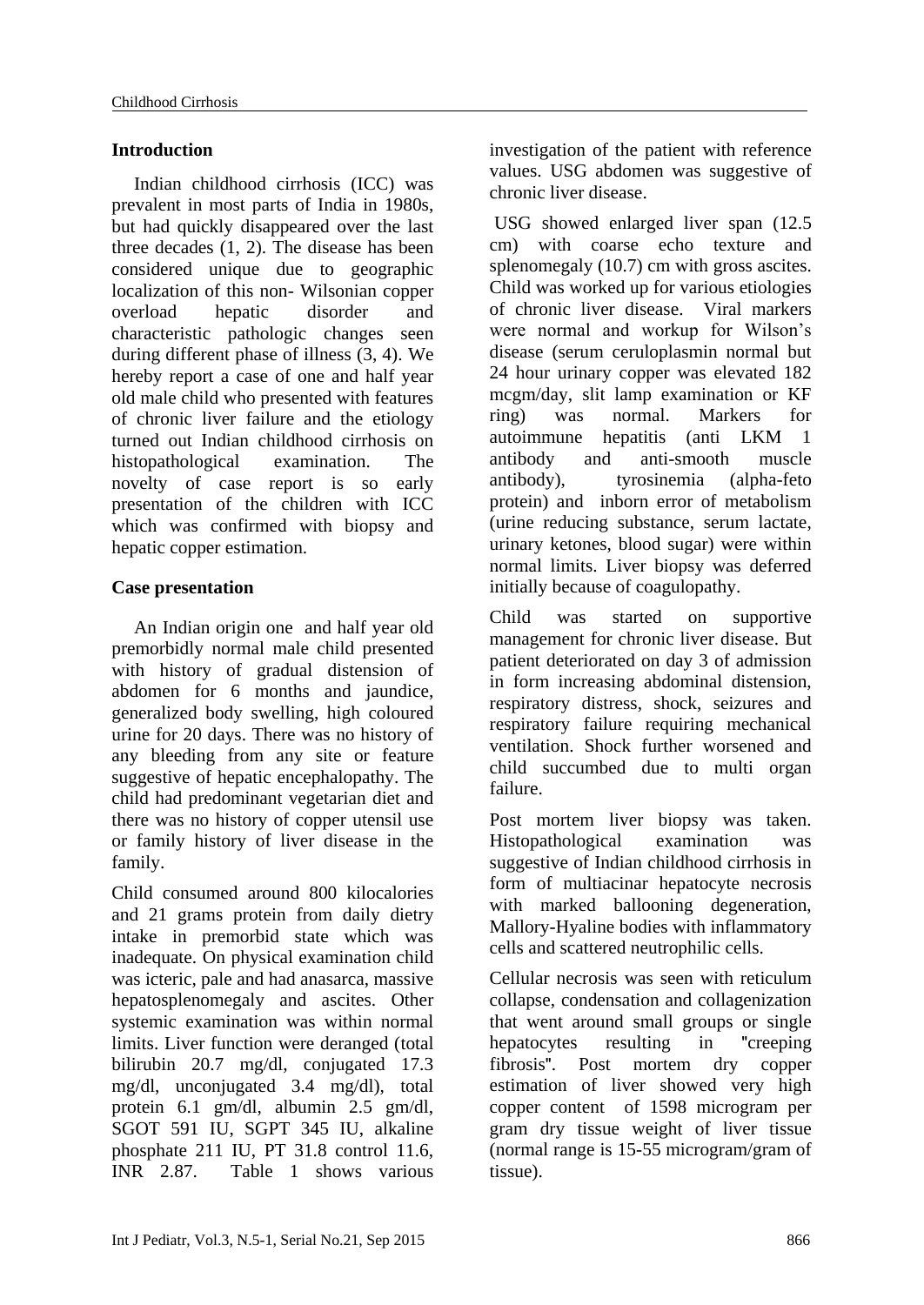| Investigation                  | Patient value        | Reference range        |
|--------------------------------|----------------------|------------------------|
| Haemoglobin                    | $8.6$ gm/dl          | $10.5 - 14$ mg/dl      |
| Total leukocyte count          | 9100/cumm            | 6000-14000/cumm        |
| Differential count             |                      |                        |
| Neutrophil                     | 40 %                 | 54-62%                 |
| Lymphocyte                     | 50 %                 | 25-33%                 |
| Monocyte                       | 6 %                  | $3 - 7%$               |
| Platelet count                 | 1,32,000/cumm        | 1,50,000-4,00,000/cumm |
| Bilirubin                      |                      |                        |
| Total                          | $20.7$ mg/dl         | $0.8-1$ mg/dl          |
| Conjugated                     | $17.3$ mg/dl         |                        |
| Unconjugated                   | $3.4$ mg/dl          |                        |
| Total protein                  | $6.1$ gm/dl          |                        |
| Albumin                        | $2.5$ gm/dl          |                        |
| SGOT                           | 591 IU               | 5-45 IU                |
| <b>SGPT</b>                    | 345 IU               | 5-45 IU                |
| Alkaline phosphatase           | 211 IU               | 240-840 IU             |
| Prothrombin time               | 31.8                 |                        |
| <b>INR</b>                     | 2.87                 |                        |
| Anti LKM1 antibody             | 1.3 unit/ml          | $0-15$ unit/ml         |
| Anti-smooth muscle antibody    | Negative             |                        |
| Serum ceruloplasmin            | $0.393$ OI/unit      | $0.2 - 0.5$ OI/unit    |
| Alpha feto protein             | 39.52 ngm/ml         | 1.09-8.04 ng/ml        |
| 24 hour urinary copper         | 183 mcgm/dl          | $0-50$ mcgm/dl         |
| Urine for reducing substance   | Negative             |                        |
| Urine ketones                  | Negative             |                        |
| Blood lactate                  | 1.2                  |                        |
| <b>Blood Sugar</b>             | $125 \text{ mg/dl}$  | $60-100$ mg/dl         |
| Serum Calcium                  | $8.6$ mg/dl          | $8-10$ mg/dl           |
| Serum Sodium                   | 138 meq/dl           | 135-145 meq/dl         |
| Serum Potassium                | $4.2 \text{ meq/dl}$ | 3.5-4.5 $meq/dl$       |
| Viral marker Hepatitis B and C | Negative             |                        |

**Table 1**: Table showing investigation of the patient with reference ranges

#### **Discussion**

ICC is difficult to differentiate from other causes of cirrhosis but in majority of established cases of ICC, histological features are helpful in diagnosing case of ICC. Nayak and Ramalingaswami proposed a histologic definition which included necrosis of hepatocytes with ballooning, Mallory's hyaline pericellular intralobular fibrosis and inflammatory cell infiltration. Poor regenerative activity and no fatty changes are characteristic of ICC, cholestasis is present in an advanced stage. This distinctive histologic entity, ICC, was not described in the Western literature, but

it was linked to India (5). It generally presents in early childhood but few cases of delayed presentation in later part of life can be found in literature. Patra et al. reported a case series of five children with chronic liver disease who were found to be ICC on retrospective analysis of histologic records. Three children were between 2-6 years and two presented at a later age. The clinical presentation were non-specific and features of hepatic failure in form of direct hyperbilirubinemia, ascites, generalized edema (anasarca), bleeding tendency due to deranged coagulation profile and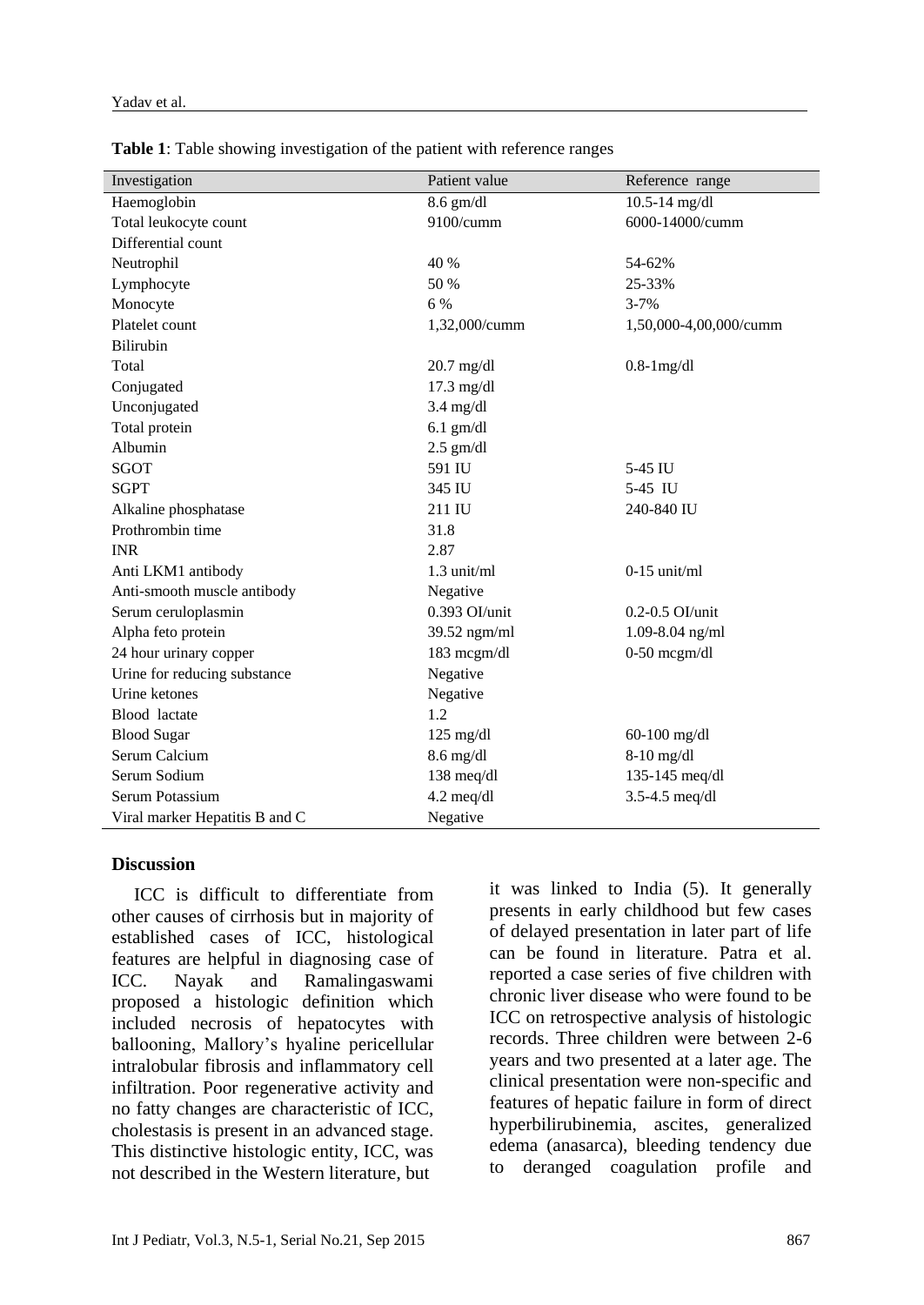hepatosplenomegaly were present (6). The disease is not confined to Indian subcontinent, as previously thought and cases have been reported from other countries well (7-12).

In spite of the rapid progress of clinical and experimental medical research, the exact etiology and causative factors remains a challenge for health care personals and researchers. Many theories had been postulated as causative but none had proven to be definitive. The various postulated etiologies includes ethnic and racial factors, familial cause, genetic factors , nutritional factors linked to vegetarianism, various bacterial or viral infections and different toxins like castor oil, dietary copper toxicity. In some of the reports a protein Chain (NP\_116219), a product of the CIRH1A gene had been linked to the etiology of ICC (13).

Till recent past the role of copper in etiopathogenesis of ICC was well established but recent studies have questioned this and now a role of excess zinc is also being postulated (14). The predominance of ICC cases in rural India where use of copper utensils for storing water and milk is very common, makes the bondage of copper and ICC strong but only more studies can exactly tell the role of copper (15). In the recent article published by Nayak et al. questioned the role of copper in their histologically confirmed 225 cases of ICC and 426 controls and emphasized on going for liver biopsy for confirmation of diagnosis rather than relying on copper levels (16). Pencillamine has been used in treatment of ICC and found to effective in some patients. But lack of copper exposure in some patients, normal serum copper level as in our patient challenges the above etiology (17).

ICC is a lethal disease with a mortality of 45% within 4 weeks, 74% in 8 weeks, and 86% within 6 month of clinical

presentation. So early diagnosis, good supportive care and pencillamine are the only key for prolonging the survival (11).

# **Conclusion**

ICC is a rare early childhood disease presenting with hepatic failure and having high mortality. The disease is mainly confined to Indian subcontinent but now being reported from different parts of world. Role of excess copper in etiology of ICC once well established but is now being challenged. Good supportive care, pencillamine is the only treatment available. The incidence of the disease has decreased drastically probably because of discontinuation of copper utensils for storing milk and water. The experimental model for causative mechanisms and treatment guidance for this lethal condition can be a game changer and should be actively looked for (18).

# *Abbreviations*

**ICC**: Indian childhood cirrhosis.<br>**SGOT**: Serum glutamic Serum glutamic oxaloacetic transaminase.

**SGPT**: Serum glutamic pyruvic transaminase.

**PT**: Prothrombin time.

**LKM1** antibody: Liver kidney microsomal type 1 antibody.

**USG**: Ultrasonography.

**INR**: International Normalized ratio.

# **Competing interest**

"The authors declare that they have no competing interests."

# **Acknowledgement:** None.

# **References**

- 1. Ramakrishna B, Date A, Kirubakaran C, Raghupathy P. Atypical copper cirrhosis in Indian children. Ann Trop Paediatr 1995; 15(3):237–42.
	- 2. Pediatric liver study group of India. Metabolic liver disease in childhood.